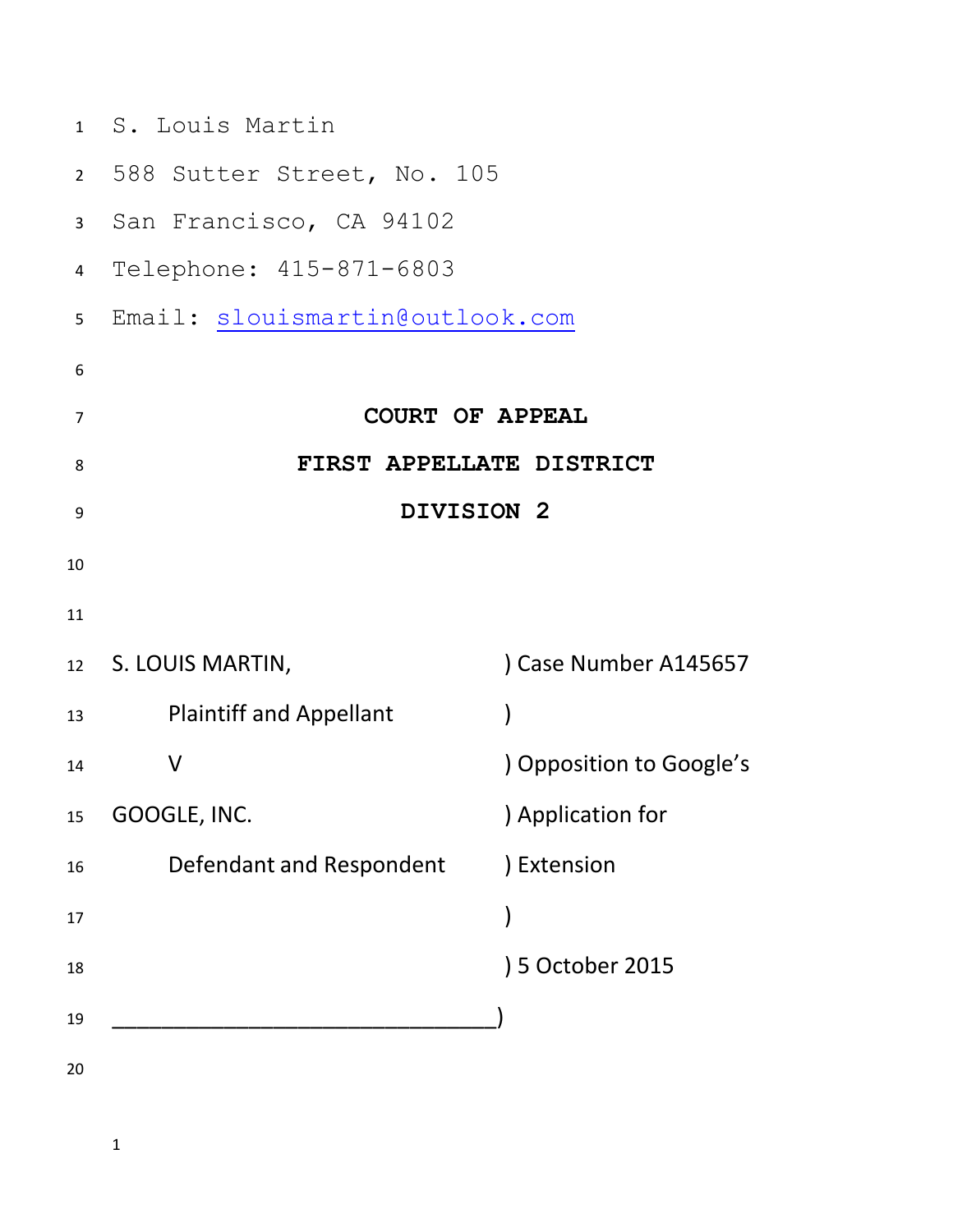## **OPPOSITION TO GOOGLE'S APPLICATION FOR EXTENSION**

## **IN CASE MARTIN V GOOGLE, INC. (A145657)**

 Google states the following regarding the reason for its request for extension:

 *Respondent Google Inc. ("Google") filed a motion to dismiss this appeal as untimely on August 19, 2015. In light of indications on the Court's registry of future scheduled actions that may be taken on this motion by October 16, 2015, Google hereby requests an extension to file its brief on the merits of this appeal, currently due on October 22, 2015. In order to ensure that Google has adequate time to prepare any necessary merits brief should the case not be dismissed on timeliness grounds, Google respectfully requests a 30-day extension to November 23, 2015 or, in the alternative, an extension of 30 days from the date Google's motion is decided.* 

**The Law: CRC 8.63**

 CRC 8.63 is the governing law regarding extensions, and (a) (1) states this: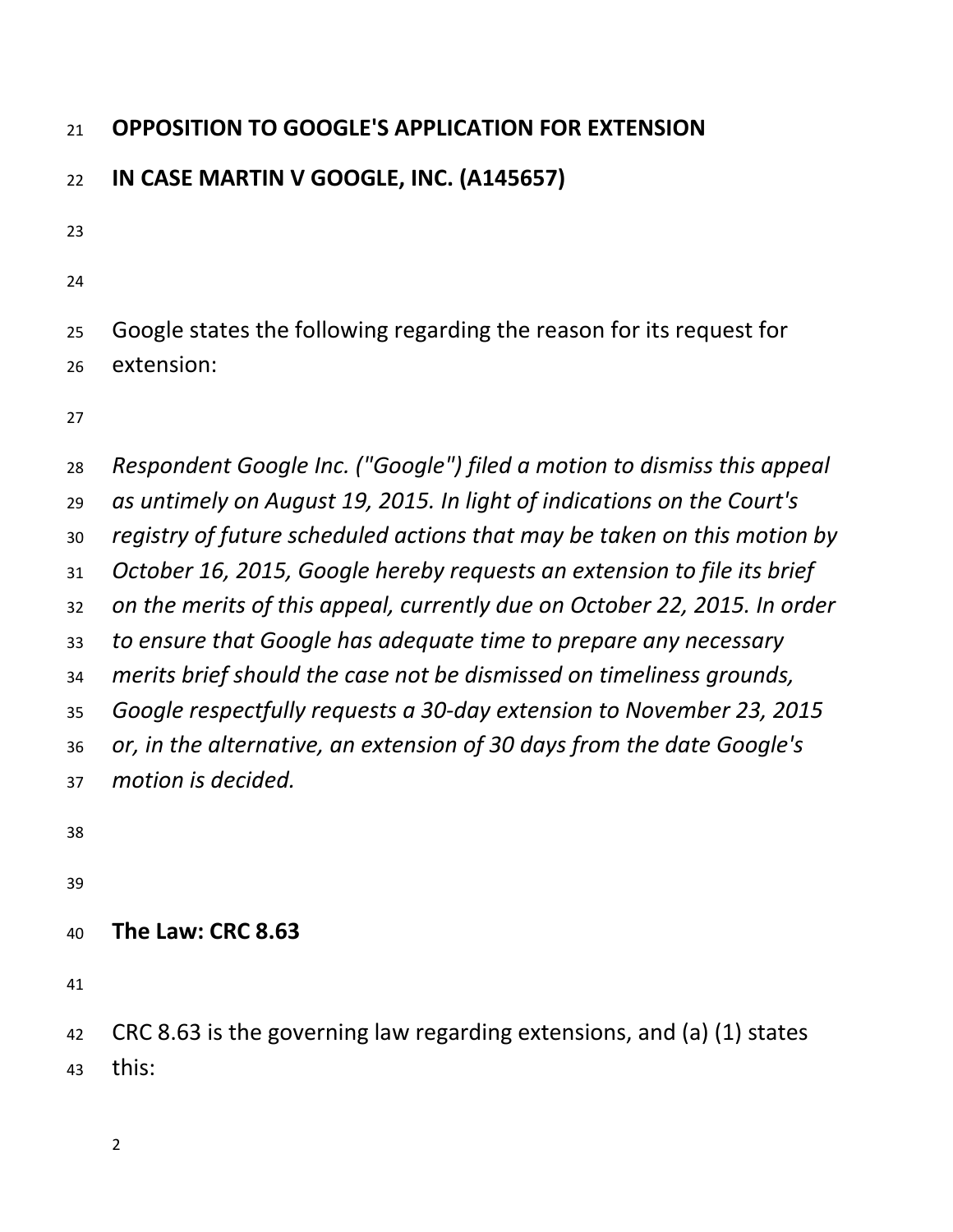*The time limits prescribed by these rules should generally be met to ensure expeditious conduct of appellate business ...*

But it also recognizes in (a) (2) this:

*effective assistance of counsel to which a party is entitled includes* 

*adequate time ...*

 In recognition of these opposing policies, 8.63 (b) lays down the rules for deciding if there is "good" or "exceptional" cause for granting extensions.

- Let us look at what Google is asking for and see if "good" or
- "exceptional" cause applies:

 1. If the court decides to not dismiss the case on 16 October 2015, then Google is asking for an extension for filing its brief to 30 November 2015. This gives Google a total of 60 days to file its brief, 38 days of those 60 days past the 16 October date. This is neither the letter nor the spirit of the law regarding filing of respondent briefs. It is generosity made generous.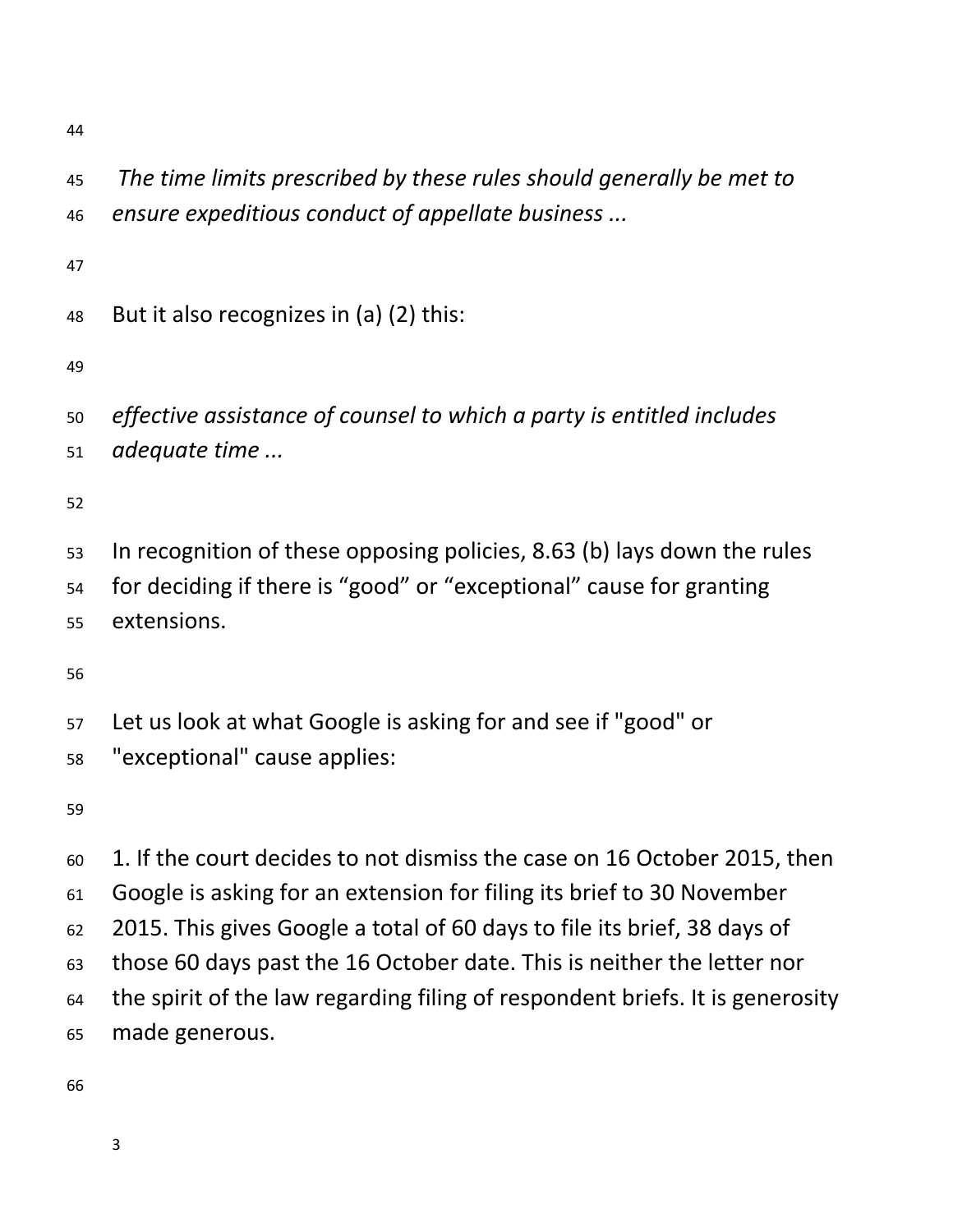2. Google then goes on to talk about "the alternative," without specifying exactly to what the "alternative" refers; but one might guess Google is referring to this situation: the court does not decide one way or the other on 16 October 2015 but instead moves the date out. (Note that there are other alternatives here, including that the court does not decide at all; it may, for instance, want to wait and see Google's response to the opening brief.) Let us assume, as Google seems to, that the court set a new date for a decision on dismissal, say two weeks later on 30 October 2015. In that case, Google would be asking for an additional 30 days. The new date for Google's response would be then be 30 November 2015. This would give Google 69 days from the filing date of the Opening Brief. Extremely generous!

 In any case, Google obtains a huge prejudicial advantage in its filing. It could and probably would "reinvent" the truth. And of course this is hugely unfair to Pro Se Plaintiff Martin, who labored hard to do his work on time. If an extension should be granted, it should be granted to the Pro Se Plaintiff, not to three healthy, highly-experience attorneys with huge expertise in antitrust law.

## **Factors that must be considered per CRC 8.63(b)**

CRC 8.63 (b) (1) says the court must consider the following: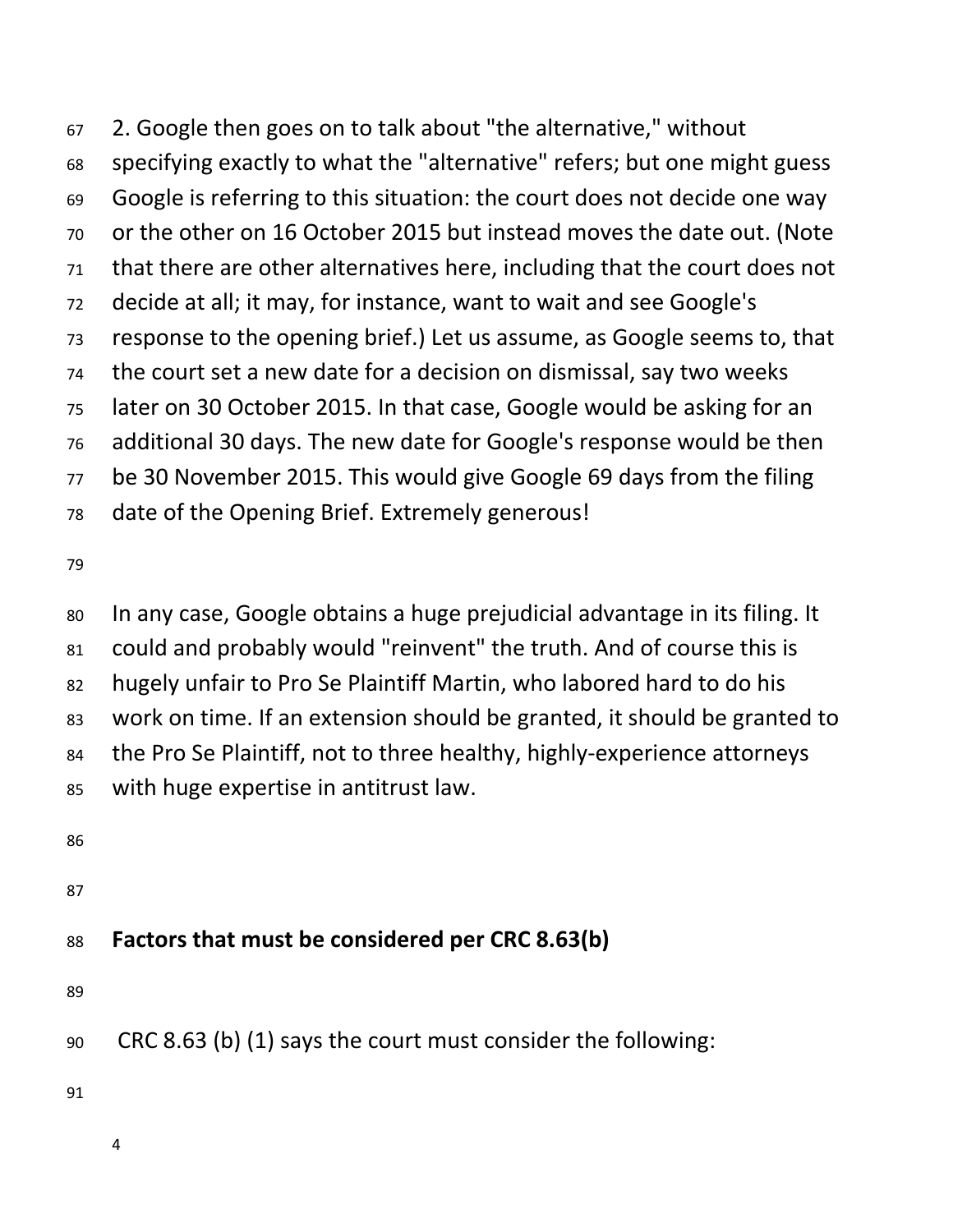*The degree of prejudice, if any, to any party from a grant or denial of the extension....*

 Granting the extension hands a huge advantage to the already hugely advantaged. It would not be tolerated in any sporting event and should not be tolerated by the court.

CRC 8.63 (b) (2) says the court must also consider this:

 *In a civil case, the positions of the client and any opponent with regard to the extension.*

 Martin not only voiced his opposition to Google but to the clerk of the court on the same day that the extension was granted. The court in fact signed the extension on the day it was filed, preventing any formal opposition and violating the rules clearly laid down in CRC 8.63. Granting the extension not only violates the letter of the law but the spirit as well.

 Google's statement of cause includes this: "In light of indications on the Court's registry of future scheduled actions that may be taken on this motion by October 16, 2015 ..."